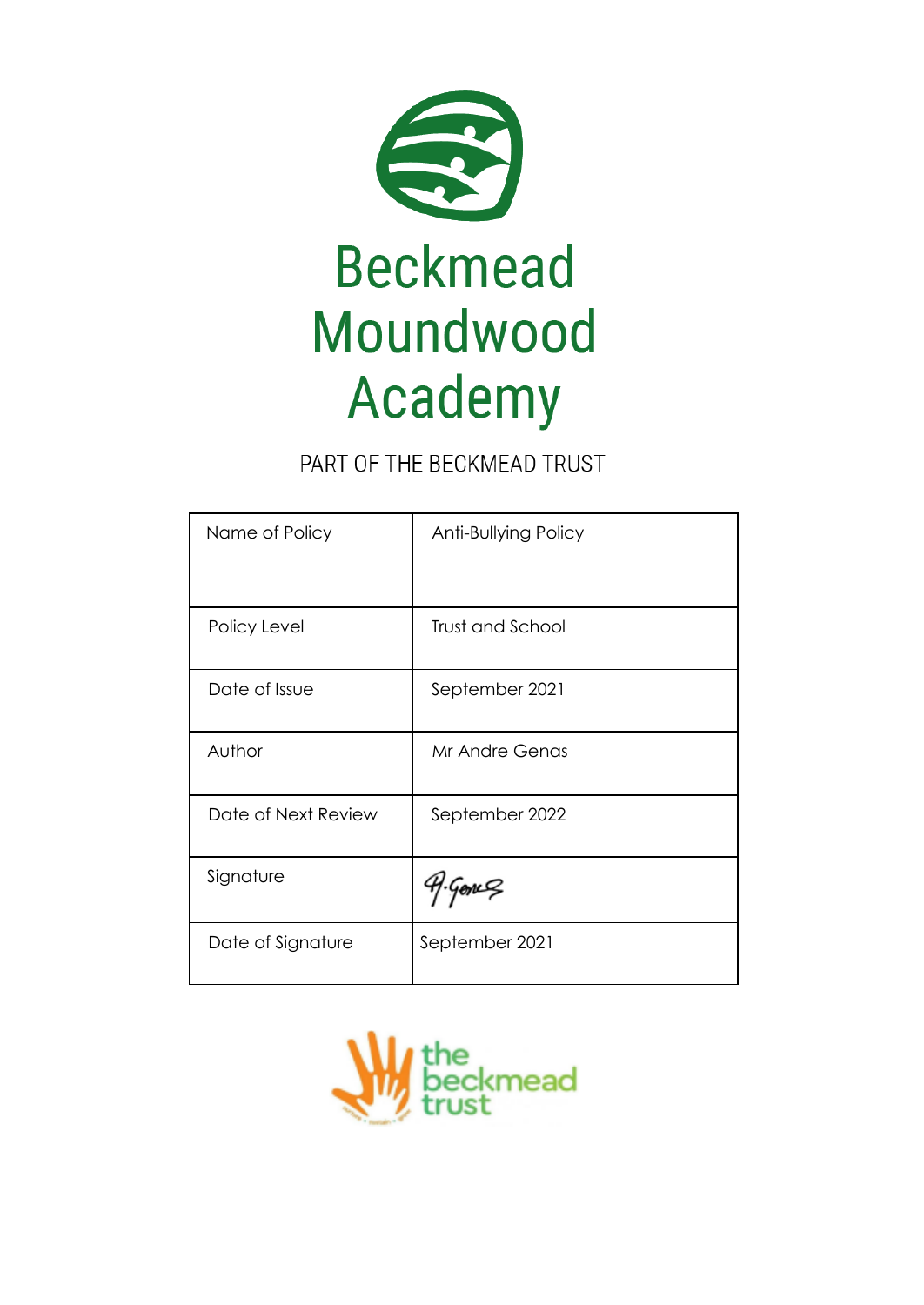# **Aims**

At The Beckmead Trust, we aim to provide a safe, welcoming and empathetic environment for all members of the school. This is dependent upon maintaining high standards of behaviour, care, and control so that all students within The Beckmead Trust have the right to enjoy learning, free from intimidation, both inside and outside the classroom and within the surrounding community. Bullying deprives people of the right to make progress and to achieve their potential. Specifically, it deprives students of the right to an education within a safe, secure and positive environment. Our community will not tolerate bullying of any kind. We say **NO** to bullying – Reject it – Report it – Remove it.

Here at Beckmead Trust, we regard bullying as very serious and always take firm action against it. We encourage children to work against it and to report any incidents of bullying.

# **The purpose of this policy is**:

• To prevent bullying from happening between children and young people who are a part of our organisation or take part in our activities

• To make sure bullying is stopped as soon as possible if it does happen and that those involved receive the support they need

• To provide information to all staff, volunteers, children and their families about what we should all do to prevent and deal with bullying.

This policy statement applies to anyone working on behalf of The Beckmead Trust, including senior managers and the board of trustees, paid staff, volunteers, sessional workers, agency staff and students.

# **What is bullying?**

## **Bullying can be physical, verbal or emotional** by a single person or a

gang. Incidents of bullying can include:

- Name calling
- Malicious gossip
- Damaging or stealing property
- Coercion into acts they do not wish to do
- Violence and assault
- Punching/kicking
- Jostling
- Teasing
- Intimidation
- Extortion
- Ostracising
- Damaging school work and equipment

The term 'bullying' has changed over time. The Department for Children, Schools and Families defines bullying as:

● Repetitive, wilful or persistent behaviour intended to cause harm, although one-off incidents can in some cases also be defined as bullying ● Intentionally harmful behaviour, carried out by an individual or a group • An imbalance of power leaving the person bullied feeling defenceless.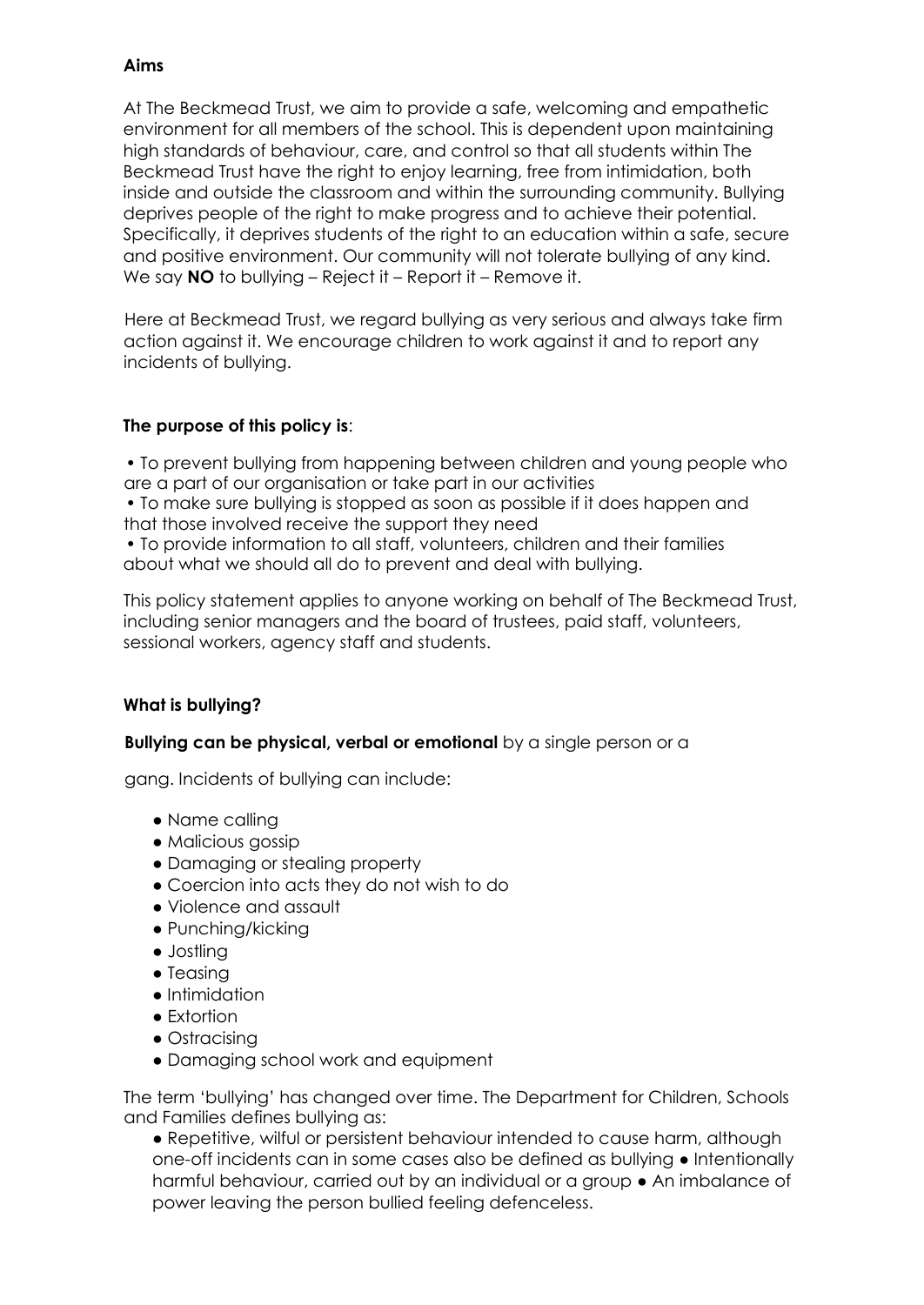The Anti-Bullying Alliance defines bullying as:

- Intentional, repetitive or persistent
- Hurting of one person by another, where the relationship involves an imbalance of power

# **Forms of Bullying**

Bullying can take many forms and can be short-term or continuing over a longer period of time. It can take the form of physical, verbal or psychological harm which is more subtle.

Research has suggested that a gender difference is present in the way in which boys and girls bully their peers. This trend develops the older pupils become. Boys are twice as likely as girls to use physical violence, whereas girls are three times more likely to use gossip and name-calling.

# **Reasons for being a victim of bullying may include:**

- Any difference including those on the grounds of Race, Religion or Belief, Gender or Gender Identity, Disability, Sexual Orientation or class. ● Family composition / living arrangements
- New child in school
- Child with family crisis
- They are likely to be children who are not assertive (timid), unlikely to fight back, loners with few friends, anxious or fearful children, younger children and those outside a group.

# **Reasons for being a bully may include:**

- Victim of violence
- Enjoyment of power / creating fear
- Copying behaviour seen at home or on TV
- It occurs in children from all backgrounds, cultures, races, sexes, from Nursery through to 6<sup>th</sup> Form / adult.

## **Early Signs of Distress**

- Withdrawn
- Deterioration of work
- Spurious illness
- Isolation
- Desire to remain with adults
- Erratic attendance
- General unhappiness/anxiety/fear
- Late arrivals
	- Bed wetting and other signs noted in our Special Educational Needs Policy

## **Strategies for Reducing and Eliminating Bullying**

We firmly believe that prevention is better than cure, so we: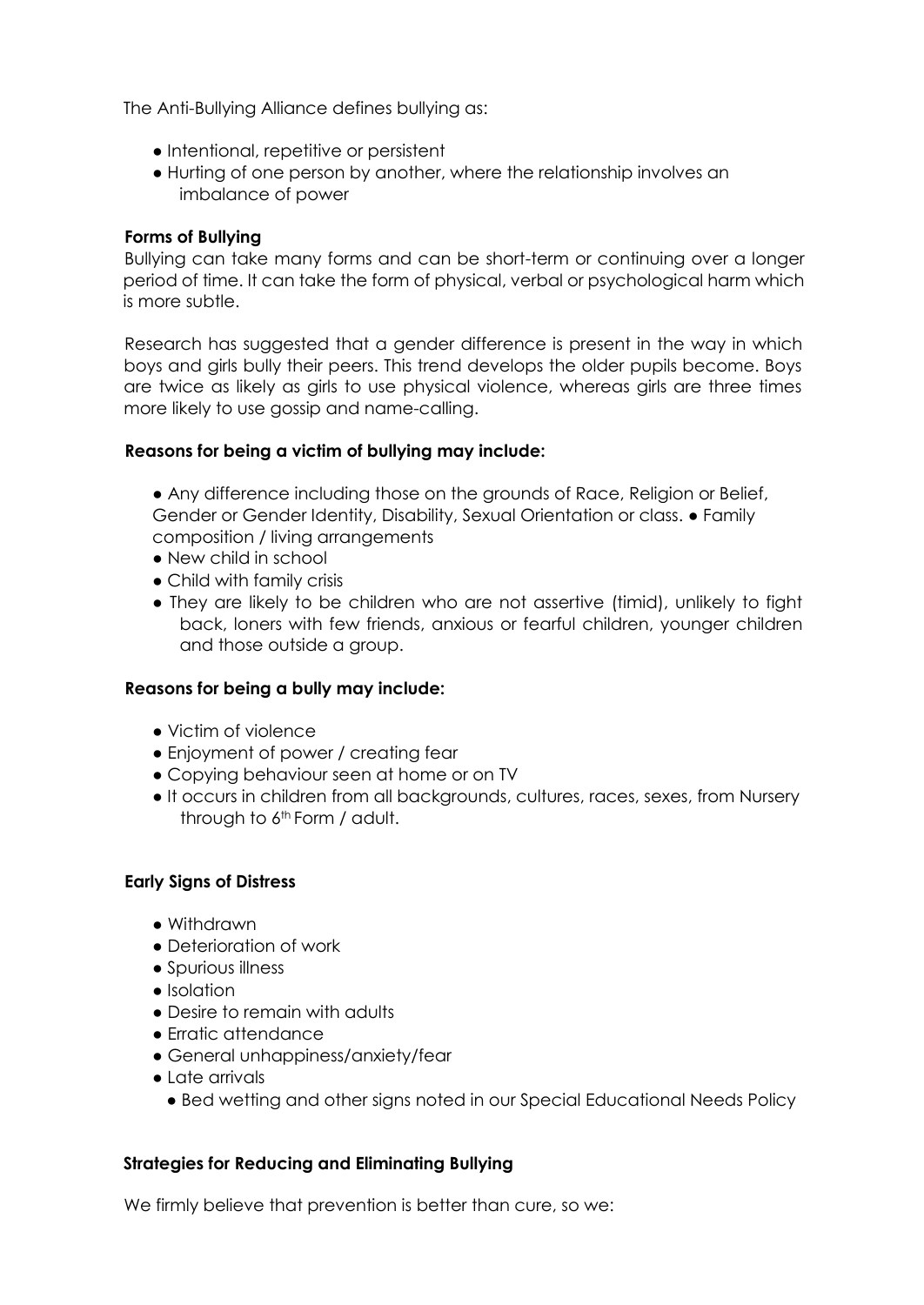- Encourage the caring and nurturing side of children through positive behaviour management strategies
- Work for a caring, co-operative ethos (such as through paired and group work, assemblies, Personal Social, Health & Citizenship Education curriculum)

● Discuss friendships and positive relationships on a regular basis ● Actively celebrate differences of all kinds regardless of Race, Religion or Belief, Gender or Gender Identity, Disability, Sexual Orientation or class. ● Ensure adequate supervision in playground and training of all school staff on behaviour management (including the prevention of bullying) ● Positively encourage caring and actively discourage bullying ● Buy in specialist support in the form of social skills groups, anger management and individual therapy for pupils.

- Regular class circle time which is used to address bullying and explore issues of feelings / friendship / asking for help when needed.
- All staff are ready to deal with bullying incidents in a sensitive and responsive manner.
- Pupils are regularly reminded of our referral systems for bullying: self referral (this is when a child is directly involved in an incident); peer referral (when a child has witnessed an incident but is not directly involved); parent/carer referral (when a parent raises a concern about bullying). We have clear referral routes for all pupils if they feel victimised.
- We actively follow-up incidents as this is crucial to pupils feeling confident that the school has taken the incident seriously and that action will be taken.

# **Constructing and maintaining an Anti-Bullying Ethos**

The Beckmead Trust will endeavour to set positive role models in all relationships within the trust's community.

All staff will regularly reiterate the message that bullying is unacceptable.

Bullying will feature in the PSHE programme on a regular basis.

Staff will refer to the unacceptable, negative impact of bullying during informal interactions with the pupils.

# **How to Recognise the Difference Between Bullying & Bossy / Boisterous Behaviour**

# **BULLYING**

Focussed on younger, smaller and timid children increasingly relying on threat and force.

Wilful, conscious desire to hurt, threaten and frighten.

Play spoiling other children's activities, showing violence and

hostility. Rough intimidating behaviour

## BOSSINESS / BOISTEROUS

Bossing whoever is around at the time.

Usually grows out of it as they mature and learn social skills.

More natural and uncontrolled (not vindictive), high spirits, not unfriendly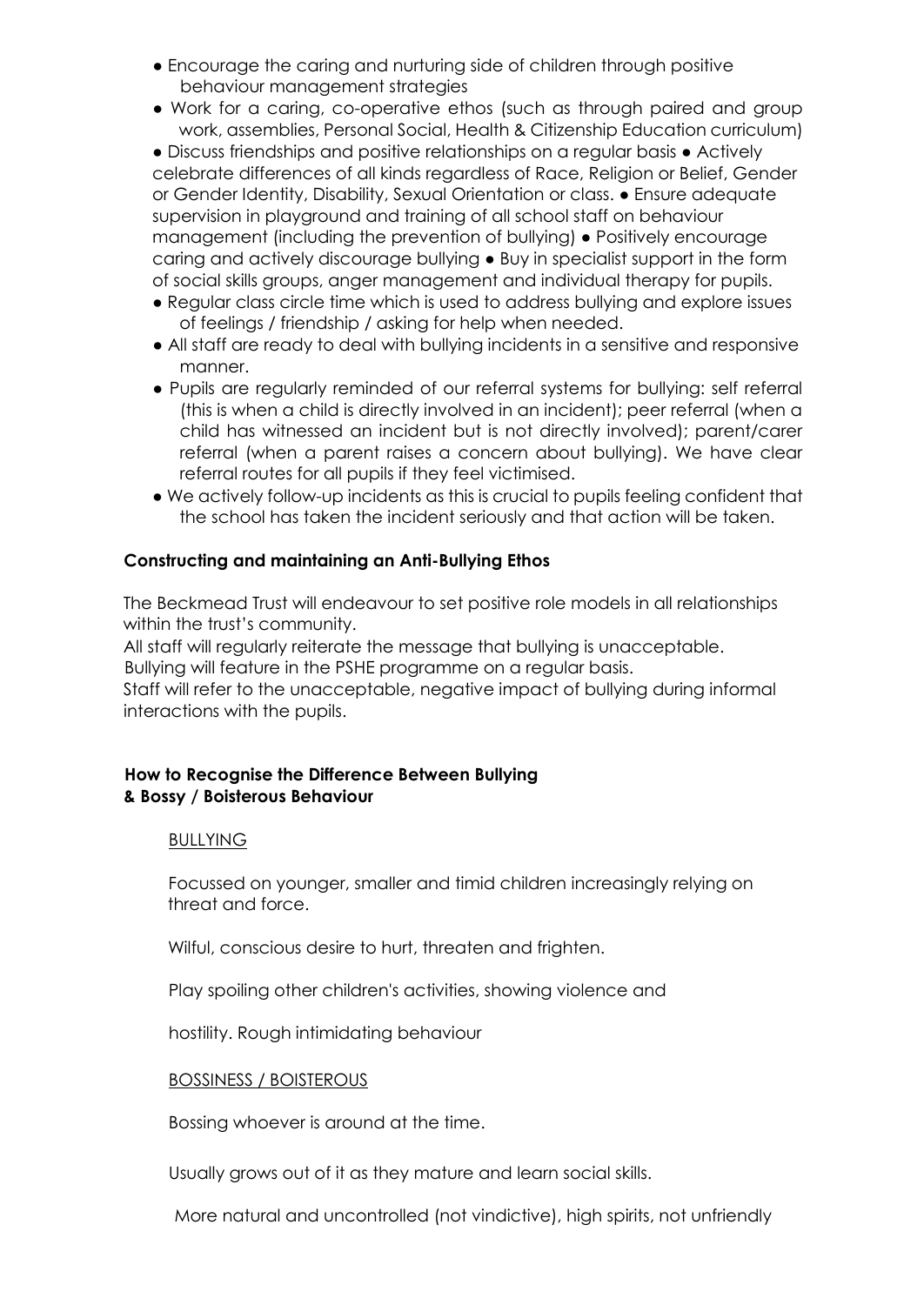# **Advice for Parents / Carers:**

Don't give permission for bullying by saying:

- You must have done something to deserve it
- Go and hit him / her back
- Don't be a wimp
- Boys will be boys
- It will sort itself out
- It is part of growing up
- Got to take it like a man
- Must learn to look after themselves
- Don't tell tales

# **Procedure for Dealing with Bullying**

- All complaints go to the Class Teacher before reporting it to the SLT. Class teachers are best placed to have a deeper understanding of the situation and to investigate.
- Record all incidents and discussions with all children involved. Involve parents and explain action taken, why and what they can do to reinforce and support. Communicate reports to parents. ● Stress that watching and doing nothing is supporting (some children prefer this as an option).

● Be aware and directly tackle any language that is racist, sexist, antireligious, homophobic or offensive on the grounds of disability. ● Give support to both the victim and the bully. Victim needs self-esteem and selfvalue. Bully needs to work with others (co-operation rather than competition). Do not bully the bully and instead find out why they are bullying.

- Reward non-aggressive behaviour.
- Follow up, to support the victim and prevent reoccurrence (monitor closely).
- Make clear to parent unacceptability of bullying, eg. no 'hit him back' attitude.
- Use peer group pressure and approbation and disapproval. Help children to see other points of view: "How would you feel if …?"

# **Investigating and Monitoring**

All allegations of bullying will be investigated thoroughly and sensitively. If a teacher is unsure of how to deal with an incident of bullying s/he will seek advice from more experienced staff or the SLT. Students will always receive feedback if they have made allegations of bullying. If allegations are made about a teacher bullying a student, the Head of School **must** be informed and will then decide the most appropriate course of action. All parties involved in any incident, including parents, will be kept informed at all stages in the investigation. Departmental managers/SLT are to monitor to ensure the bullying has not resumed. Persistent or violent bullying will lead to tougher disciplinary measures including exclusion or possible permanent exclusion.